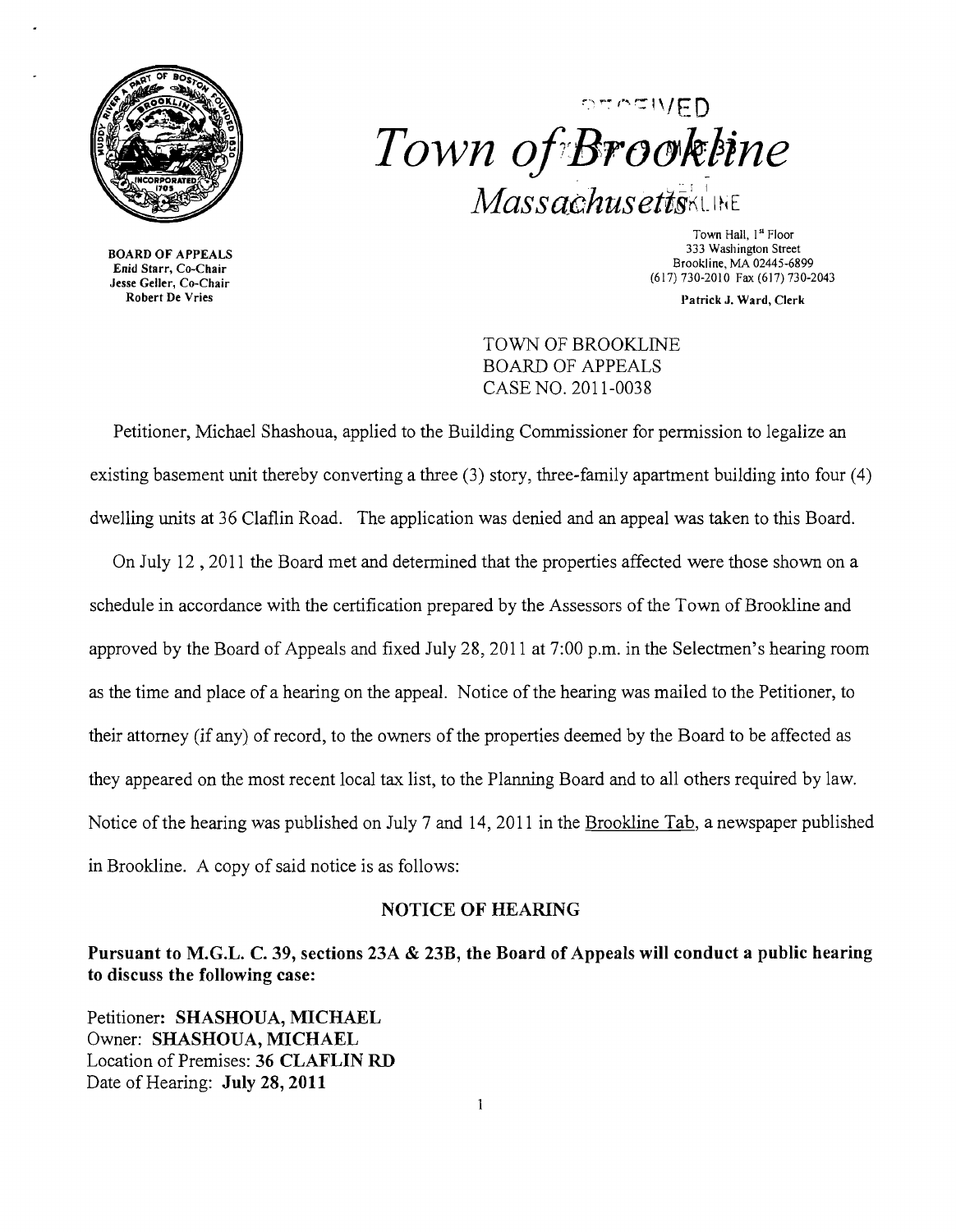#### Time of Hearing: 7:00 p.m. Place of Hearing: Selectmen's Hearing Room, 6<sup>th</sup> Floor

A public hearing will be held for a variance and/or special permit from:

- 1) 5.05; Conversions; Special Permit Required.
- 2) 5.09.2.d; Design Review, multiple dwellings, Special Permit Required.
- 3) 5.43; Exceptions to Yard and Setback Regulations, Special Permit Required.
- 4) 5.50; Front Yard Requirements; Variance Required.
- 5) 5.60; Side Yard Requirements; Variance Required.
- 6) 5.90; Minimum Landscaped Open Space; Variance Required.
- 7) 5.91; Minimum Usable Open Space; Variance Required.
- 8) 6.01.2.a; General Regulations Applying to Required Off-Street Parking Facilities; Special Permit Required.
- 9) 6.02.1; Table of Off-Street Parking Space Requirements; Variance Required.
- 10) 8.02.2; Alteration or Extension; Special Permit Required

## of the Zoning By-Law to LEGALIZE BASEMENT UNIT THEREBY CREATING 4 UNIT BUILDING REQUIRING BOA RELIEF at 36 CLAFLIN RD.

Said premise located in a M-1.5 (apartment house) residential district.

*Hearings, once opened, may be continued by the Chair to a date and time certain. No further notice will be mailed to abutters or advertised in the TAB. Questions regarding whether a hearing has been continued, or the date and time ofany hearing may be directed to the Zoning Administrator at 617-734 2134 or check meeting calendar at:http://calendars. town. brookline. ma. uslMasterTownCalandarl?FormID=158.* 

The Town of Brookline does not discriminate on the basis of disability in admission to, access to, or *operations ofits programs, services or activities. Individuals who need auxiliary aids for effective communication in programs and services ofthe Town ofBrookline are invited to make their needs known to the ADA Coordinator, Stephen Bressler, Town ofBrookline,* 11 *Pierce Street, Brookline, .MA 02445. Telephone:* (617) *730-2330; TDD* (617) *730-2327.* 

# Enid Starr Jesse Geller Robert De Vries

At the time and place specified in the notice, this Board held a public hearing. Present at the

hearing was Chairman, Enid Starr and Board Members, Jonathan Book and Christopher Hussey. The

case was presented by the petitioner's attorney, Robert L. Allen Jr., 300 Washington Street, Brookline,

MA 02445.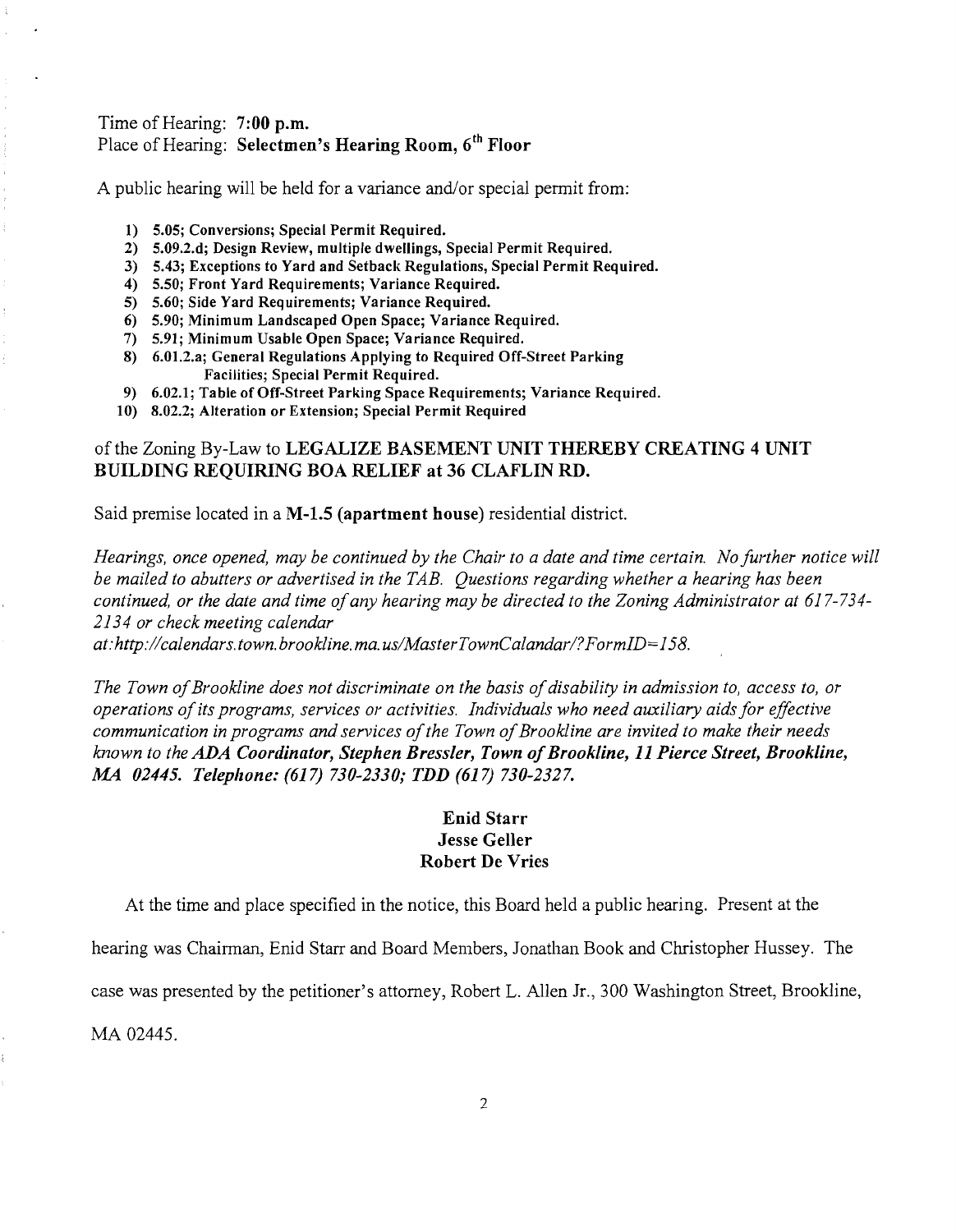Attorney Allen introduced the applicant, Michael Shashoua, and described 36 Claflin Road as a three story multi-family brick apartment building built in 1910 and located on a steep slope south of Beacon Street. The building is the end unit in a long row of attached buildings. The neighborhood is primarily residential and many of the buildings have basement dwelling units. The property is not far from the Washington Square Commercial District. Surrounding uses are primarily multi-family. The prior owner had rented the basement unit as a separate apartment since 1987. The unit has its own mailbox and entrance from the street. The applicant has owned the building for over two years.

The Applicant seeks to legalize the existing 901 sf basement *unit,* thereby legalizing the fourth unit in this three-family home. The proposal involves removing a common interior staircase on the south side of the home connecting the garden level and first floor. The renovation would allow there to be exclusive access to the basement unit via the garden level entrance on the west side of the home. The Applicant would also install new hardwood floors in the basement. There would be no exterior changes. Attorney Allen informed the Board that there are numerous other buildings along Claflin Road that have legalized a basement unit.

The Applicant was cited under: Section 5.05 (Conversion); failure to comply with dimensional requirements, and; Section 8.02. Attorney Allen suggested that the Board may waive dimensional requirements since the dimensional requirements are pre-existing non-confirming and, because the Applicant is making no exterior changes, such non-conformities are not increased.

The applicant was also cited for not having the *nine* (9) required parking spaces; however Attorney Allen argued that pursuant to Section  $6.01.2(a)$ , when, as here, a dwelling is converted for additional units, the Board of Appeals by special permit may waive up to half of the required parking spaces. There are two 3 bedrooms units, 1 two bedroom unit and 1 one bedroom unit for an overall requirement of 9 parking spaces. The Applicant has eight (8) parking spaces and the building is located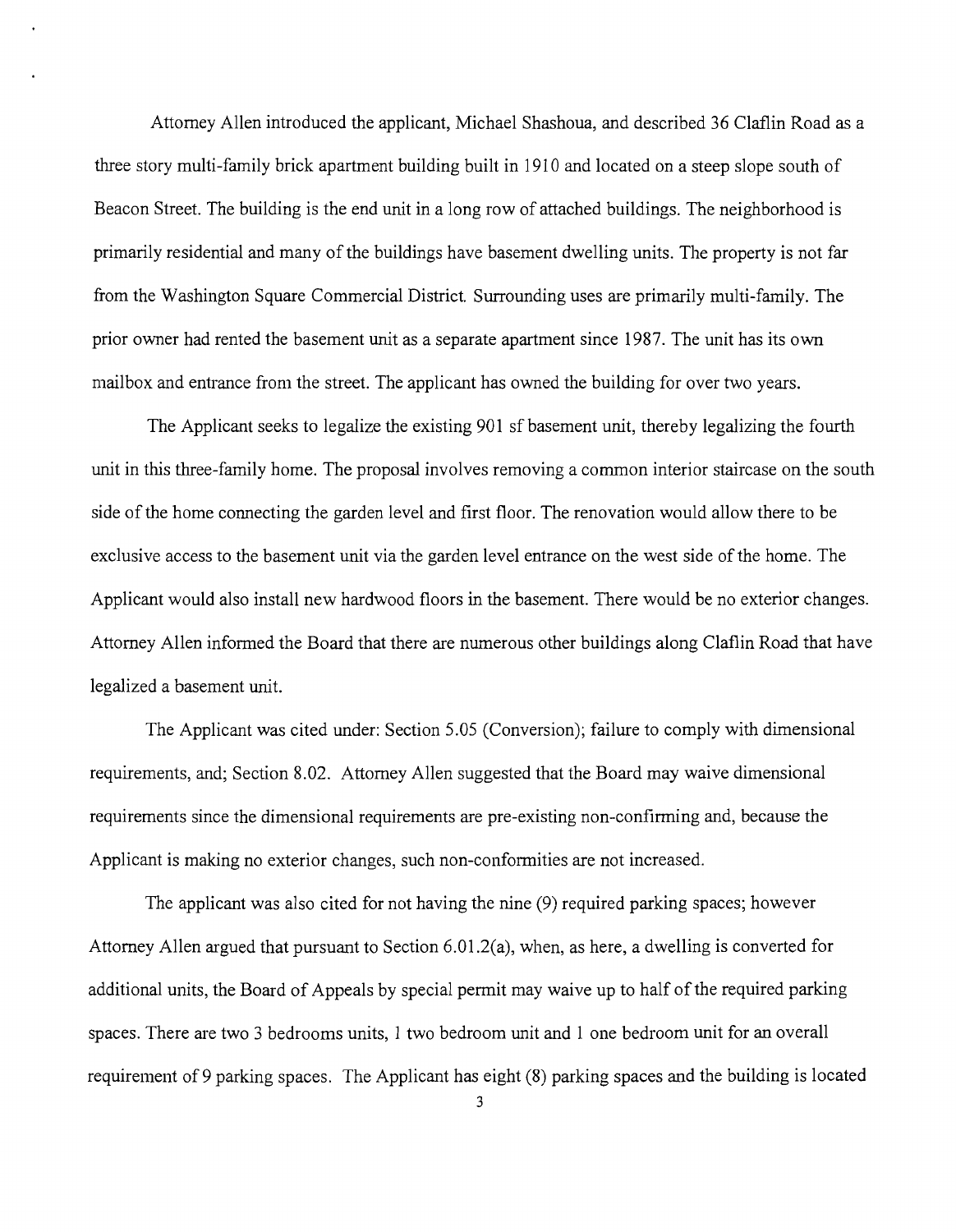within walking distance to public transportation. Further, the Applicant was offering numerous

plantings as counterbalancing amenities.

Chairman Starr asked whether anyone in attendance wished to speak either in favor or against

the proposal. No one rose to speak.

Ms. Courtney Synowiec, Planner, presented the findings of the planning staff.

Section 5.05 – Conversions: When converting a dwelling to create additional units in an M District, the structure shall conform to all dimensional requirements, such as setbacks. However, the Board of Appeals by special permit may waive the dimensional requirements except minimum lot size, provided that no previously existing nonconformity to such requirements is increased. *Special permit required.*  Section 5.09.2.d – Design Review, multiple dwellings

Any exterior addition for which a building permit is required for multiple dwellings with four or more units on the premises. The applicant is not proposing any exterior alterations.

Section 5.50 - Front Yard Requirements

Section 5.60 - Side Yard Requirements

Section 5.90 - Minimum Landscaped Open Space

Section 5.91 - Minimum Usable Open Space

| <b>Requirements</b>             | Required     | <b>Existing</b> | Proposed      | <b>Finding</b>                |
|---------------------------------|--------------|-----------------|---------------|-------------------------------|
| <b>Front Yard Setback</b>       | $15^{\circ}$ | 12.5'           | 12.5'         | Pre-existing, non-conforming* |
| <b>Side Yard Setback</b>        | 15.6'        | η.              | $^{\circ}$    | Pre-existing, non-conforming* |
| Landscaped<br><b>Open Space</b> | $509$ s.f.   | Est. 659 s.f.   | Est. 659 s.f. | Complies                      |
| <b>Usable Open Space</b>        | 763'         | $0'$ (est.)     | (est.)<br>0'  | Pre-existing, non-conforming* |
| <b>Parking Spaces</b>           |              |                 |               | Special Permit**              |

\* Under Sections 5.05 and 5.43, the Board of Appeals may waive yard and setback dimensional requirements by special permit. Should Section 5.43 be found to apply, the applicant is proposing to plant flowers in the front yard as a counterbalancing amenity.

\*\*Under Section 6.01.2(a), when a dwelling is converted for additional units, the Board of Appeals by special permit may waive up to half of the required parking spaces. There are two 3 bedrooms units, 1 two bedroom unit and 1 one bedroom unit for an overall requirement of 9 parking spaces.

#### Section 8.02.2 – Alteration or Extension

A special permit is required to alter a pre-existing non-conforming structure.

Ms. Synowiec said that the Planning Board was supportive of this proposal. The property has an

adequate amount of parking, the basement conversion was done by a previous owner and has been in

existence without issue for a number of years and the current owner has taken the appropriate actions to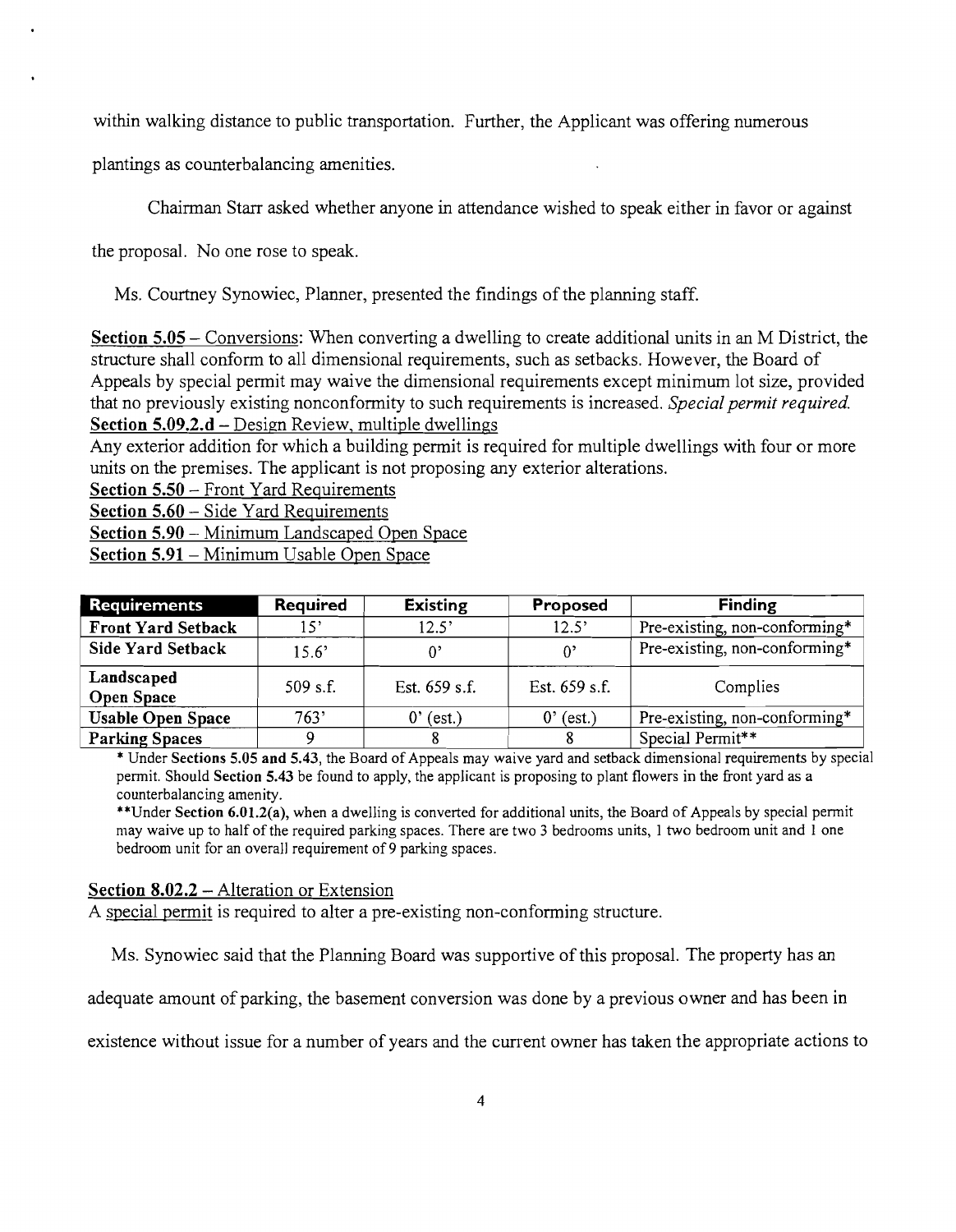legalize the unit and this proposal is not the result of an enforcement action. Finally, the Planning Board is supportive of the interior alterations such as the reconfiguration of the stairs and the installation of a fully functioning kitchen. Therefore, the Planning Board approves the plans by Jonathan Raisz, Architect, dated 4/27/11 and George C. Collins, Professional Land Surveyor from Boston Survey, Inc., dated 6/30/11, subject to the following conditions:

- 1. Prior to the issuance of a building permit, a final site plan indicating any counterbalancing amenities shall be submitted subject to the review and approval of the Assistant Director of Regulatory Planning.
- 2. Prior to the issuance of a building permit, the applicant shall submit to the Building Commissioner for review and approval for conformance to the Board of Appeals decision: 1) a final site plan stamped and signed by a registered engineer or land surveyor; and 2) evidence that the Board of Appeals decision has been recorded at the Registry of Deeds.

Chairman Starr then called upon the Building Commissioner to speak on the proposal. Commissioner Sheppard stated that the Applicant had come to the Town seeking approval of the proposal and was not before the Board as a result of action from his office. He stated that he was generally supportive of the proposal, however, based upon a number of concerns he has heard from citizens, he questioned whether Applicants seeking to legalize an existing unit should be willing to voluntarily make a payment to the Affordable Housing Trust Fund. With that said, he did think the requested approval was appropriate under these circumstances.

Attorney Allen rose to inform the Board that the Applicant was willing to place \$1500 into the Affordable Housing Trust Fund, but did make the point that this unit, being a basement unit, will be an affordable unit by Brookline's standard.

The Board deliberated and felt that such a payment was not something they should or could condition and, therefore, felt the Applicant can donate as he sees fit without being a condition of any